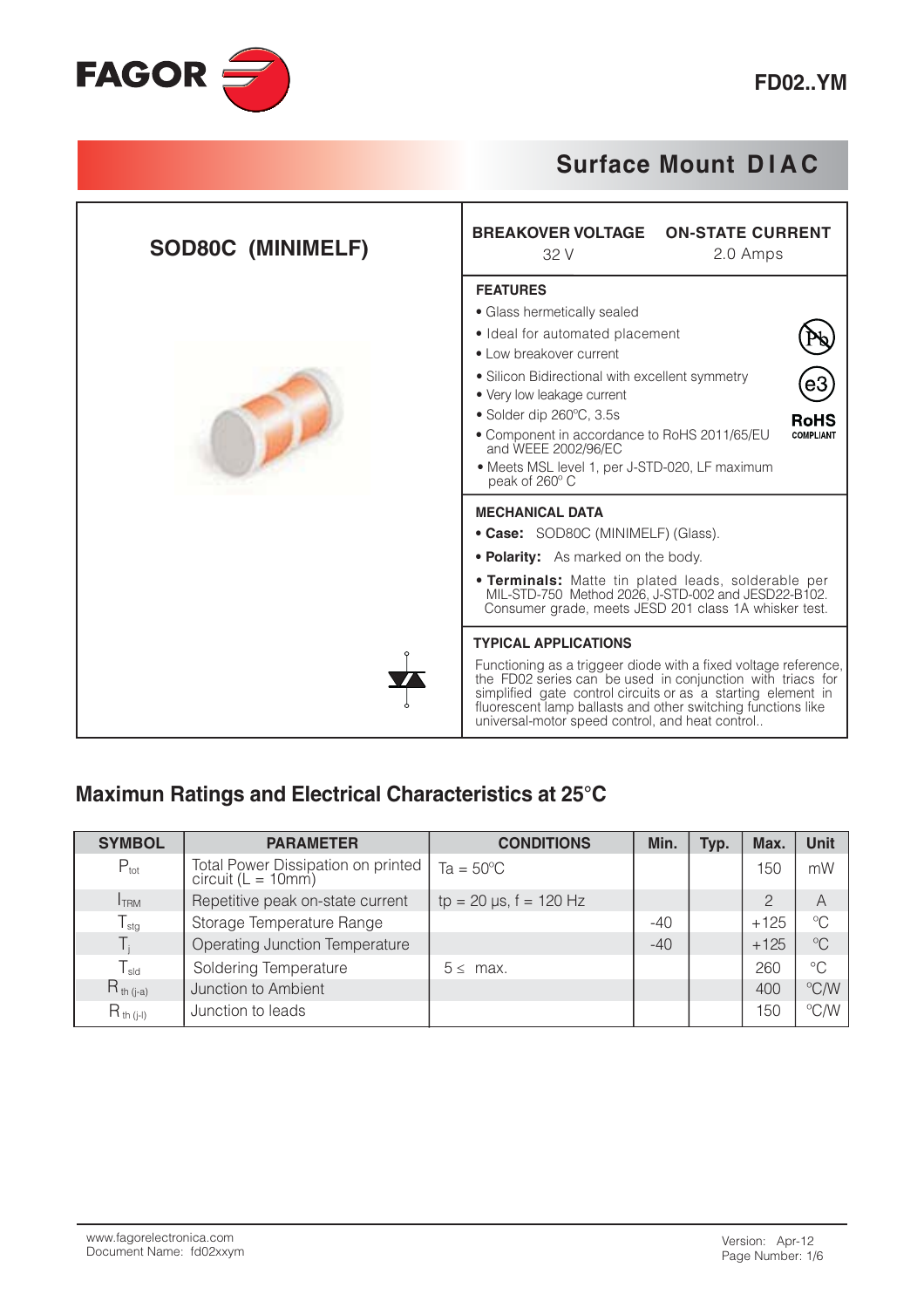### Electrical Characteristics at Tamb =  $25 \text{ }^{\circ}$ C

|                           |                                   | <b>CONDITIONS</b>                                                       |            | <b>VALUE</b>                       |                 |             |
|---------------------------|-----------------------------------|-------------------------------------------------------------------------|------------|------------------------------------|-----------------|-------------|
| <b>SYMBOL</b>             | <b>PARAMETER</b>                  |                                                                         |            | <b>FD0200YM</b><br><b>FD0230YM</b> | <b>FD0201YM</b> | <b>Unit</b> |
| $V_{BO}$                  | Breakover Voltage *               | $I_{BO}$ , C = 22nF ** (see Figure 1)                                   | <b>MIN</b> | 28                                 | 30              | $\setminus$ |
|                           |                                   |                                                                         | <b>TYP</b> | 32                                 | 32              |             |
|                           |                                   |                                                                         | <b>MAX</b> | 36                                 | 35              |             |
| $ V_{BO+} $ - $ V_{BO-} $ | <b>Breakover Voltage Symmetry</b> | $I_{BO}$ , C = 22nF ** (see Figure 1)                                   | <b>MAX</b> | ±3                                 |                 |             |
| $\Delta V_{\pm}$          | Dynamic breakover voltage *       | $\Delta I = [I_{BO} \text{ to } I_F = 10 \text{ mA}]$<br>(see Figure 2) | <b>MIN</b> | 5                                  | 9               |             |
| $V_{\rm O}$               | Output Voltage *                  | (see Figure 3)                                                          | <b>MIN</b> |                                    | 5               | V           |
| $I_{BO}$                  | Breakover Current *               | $C = 22 nF$ **                                                          | MAX        | 50                                 | 15              | μA          |
| tr                        | Rise Time *                       | (see Figure 4)                                                          | <b>MAX</b> | $\overline{2}$                     |                 | $\mu s$     |
| l <sub>B</sub>            | Leakage Current *                 | $V_B = 0.5 V_{BO}$ max<br>(see Figure 1)                                | <b>MAX</b> | 10                                 |                 | μA          |
| $\vert_{\mathsf{P}}$      | Peak Current *                    | see Figure 3 (Gate)                                                     | <b>MIN</b> | 0.3                                |                 | A           |

\* Applicable to both forward and reverse directions.

\*\* Connected in parallel with the devices.

#### **Part Number Information**

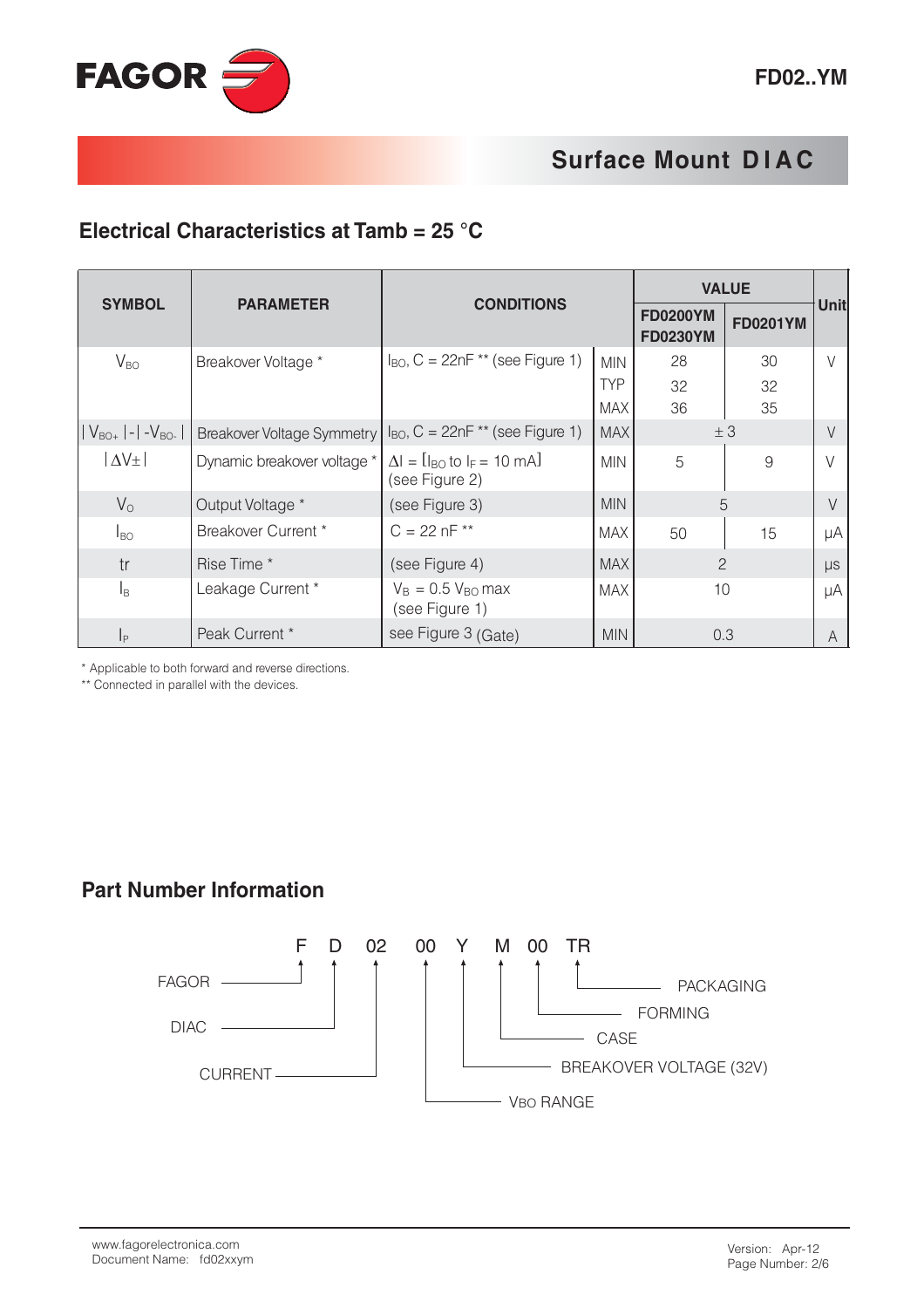

#### **Ordering information**

| <b>PREFERRED P/N PACKAGE CODE</b> | <b>DELIVERY MODE</b>      | <b>BASE QUANTITY</b> | UNIT WEIGHT (g) |
|-----------------------------------|---------------------------|----------------------|-----------------|
| FD0200YM 00TR                     | 7" diameter tape and reel | 2500                 | 0.04            |

### Package Outline Dimensions: (mm) SOD80C (MINIMELF)

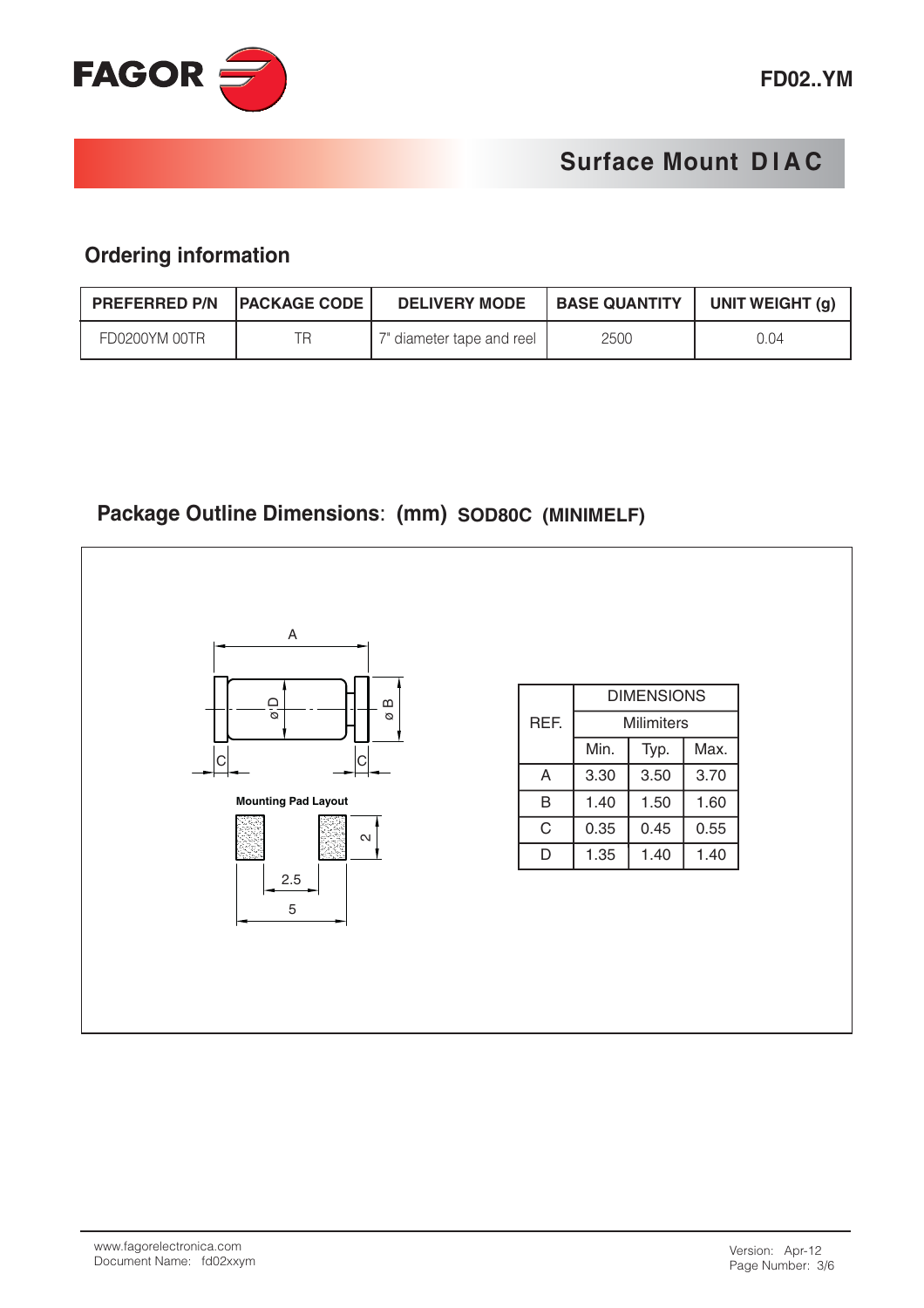



FIGURE 1: Voltage - current characteristic curve.



 $\bar{I}_p$ 

FIGURE 2



FIGURE 3: Test Circuit for Output Voltage.



90 %

 $10%$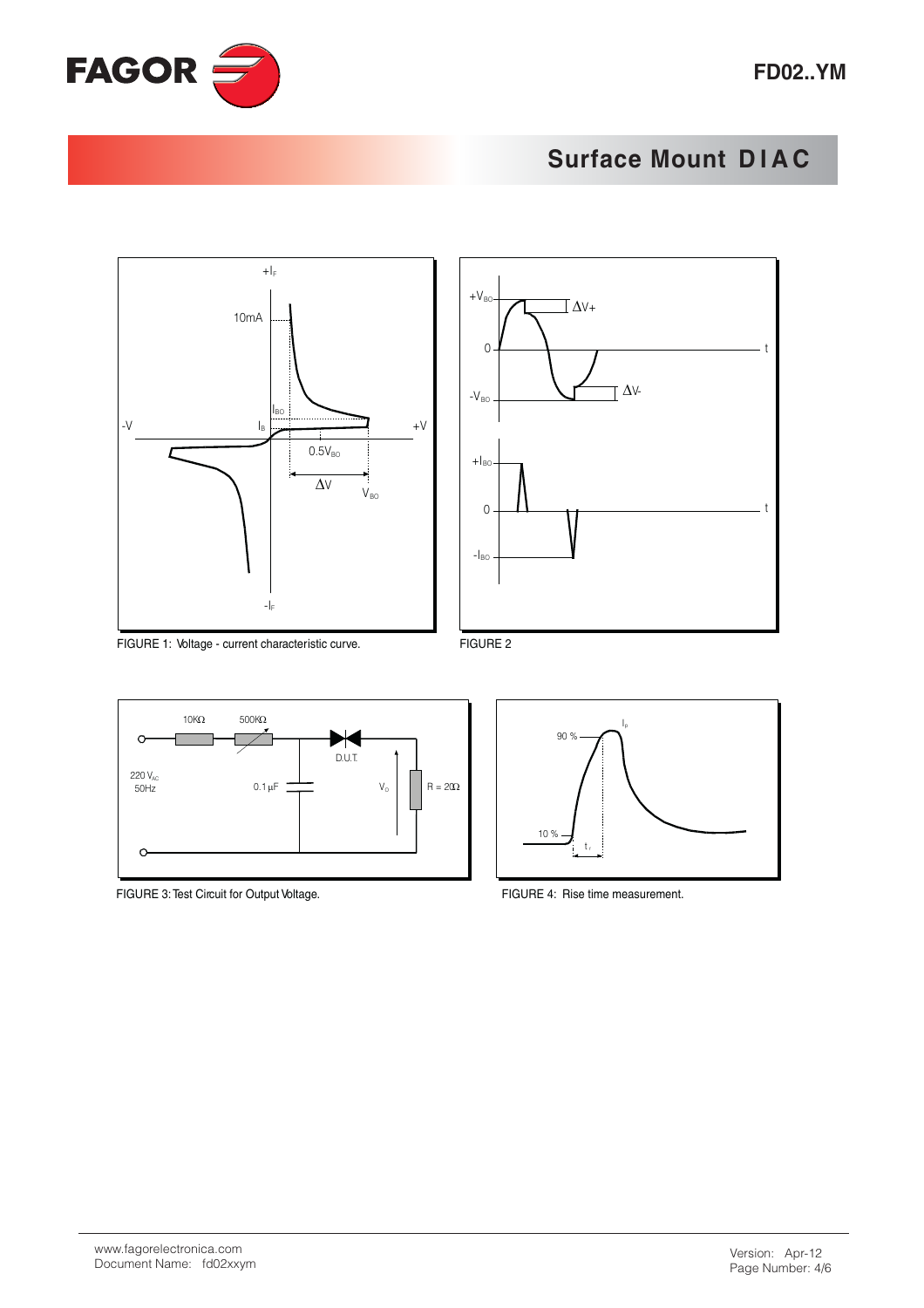



Fig. 1: Relative variation of VBO versus junction temperature (typical values)



Fig. 3: Time duration while current pulse is higher 50mA versus C and Rs (typical values).



Fig. 2: Repetitive peak pulse current versus pulse duration (maximum values).



Fig.4: Power dissipation versus ambient temperature (maximum values)